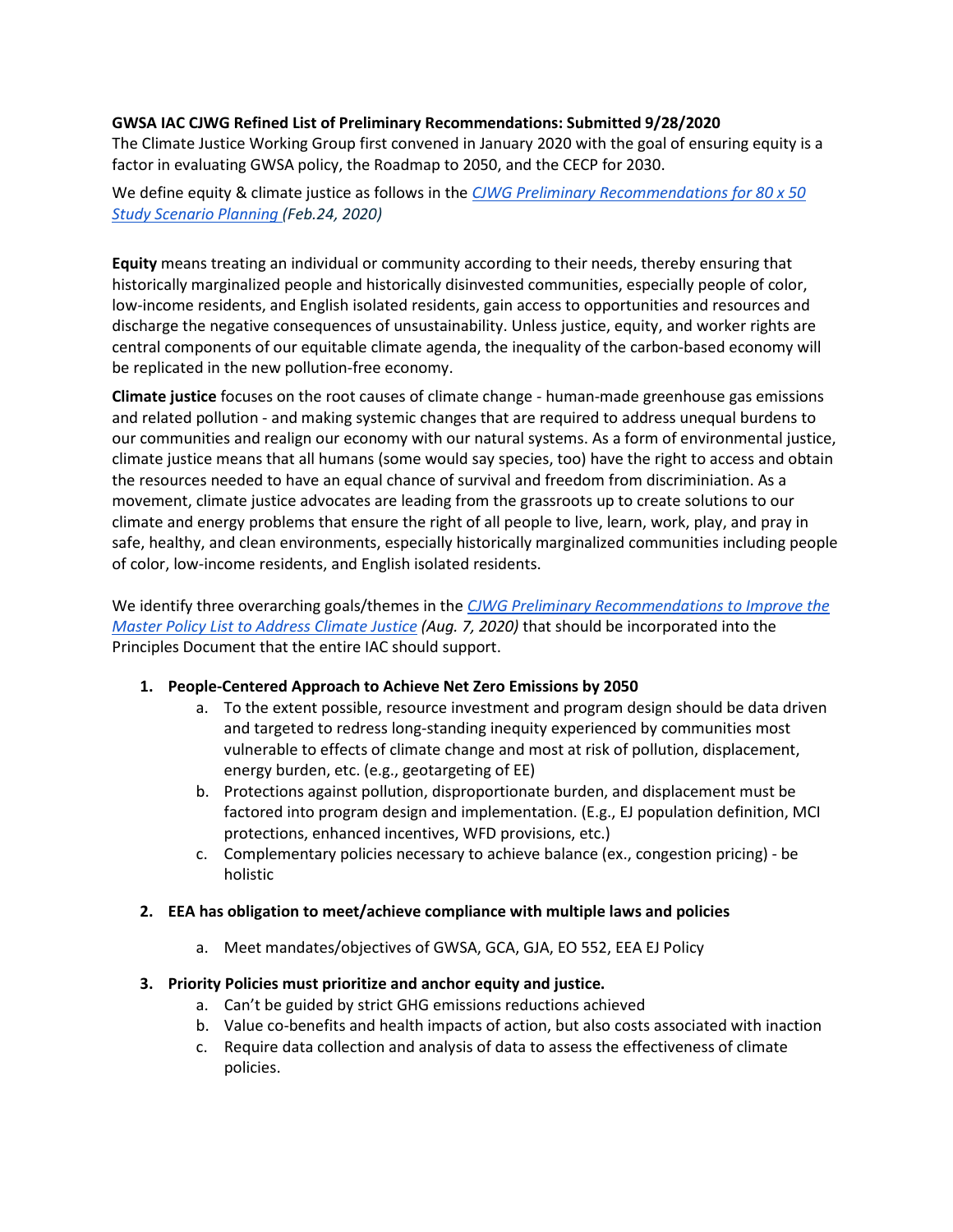We offer the following six policy priorities as essential to ensuring the goals identified by the CJWG and overwhelmingly supported by the IAC are met.

# **1. Set annual air pollution reduction targets for pollution hotspots**

a. To fully account for health impacts/co-benefits of proposed policies, agencies need to expand the air monitoring network, actively analyze air monitoring data, and consistently review environmental and energy policies to assess what is working and what needs to be tweaked to achieve air quality improvement.

# 2. **Require diverse hiring and workforce development practices across all sectors to achieve quality jobs.**

a. The Commonwealth should allocate agency staff to work with an independent advisory council to oversee job creation. The jobs created through procurement, infrastructure projects, and implementation of climate policies should create a pathway out of poverty, with family-sustaining wages and benefits. The contract opportunities should advance women-, people of color-, and veteran–owned businesses and incentivize domestic and local quality job creation. Funding should be allocated for programs that directly recruit, train, and retain those underrepresented in the workforce, including women, people of color, veterans, formerly incarcerated people, and people living with disabilities. Training should also be provided for workers who need to learn new skills to support the just transition away from fossil fuels to clean energy.

# 3. **Ensure that community engagement influences state decision-making**

- a. All state advisory committees should include representation from EJ populations.
- b. The Environmental Justice Advisory Council should be routinely convened and invited to participate in decisions about transportation, electricity, buildings, nature-based solutions, development, and housing.
- c. Agencies should routinely engage in robust stakeholder processes to seek public input in advance of decisions.

# 4. **Prioritize climate investments in EJ populations**

- a. When dollars are being directed to support development, a concerted effort should be made to a) prioritize investment in EJ populations that will enable climate-smart building and b) convene input from an advisory body that includes community and worker representation to guide how funding is allocated.
- b. Provide enhanced incentives and innovative financing for income-eligible customers, regardless of credit-worthiness, to make new, clean technologies more accessible and affordable (e.g., EVs, air source heat pumps, solar panels, rides on regional electric rail).

#### **5. Redress harm of long-standing environmental, energy, and development policies that have burdened EJ populations and other vulnerable residents**

- a. Projects receiving state funds must *increase* housing affordability.
- b. Any new incentives for solar projects must prioritize opportunities for ownership of renewable energy assets in historically disadvantaged communities
- **6. The burdens of existing energy infrastructure must be reduced for nearby residents and workers. Additionally, ensure that increased clean energy investments do not increase the energy burden in LMI and EJ communities.**